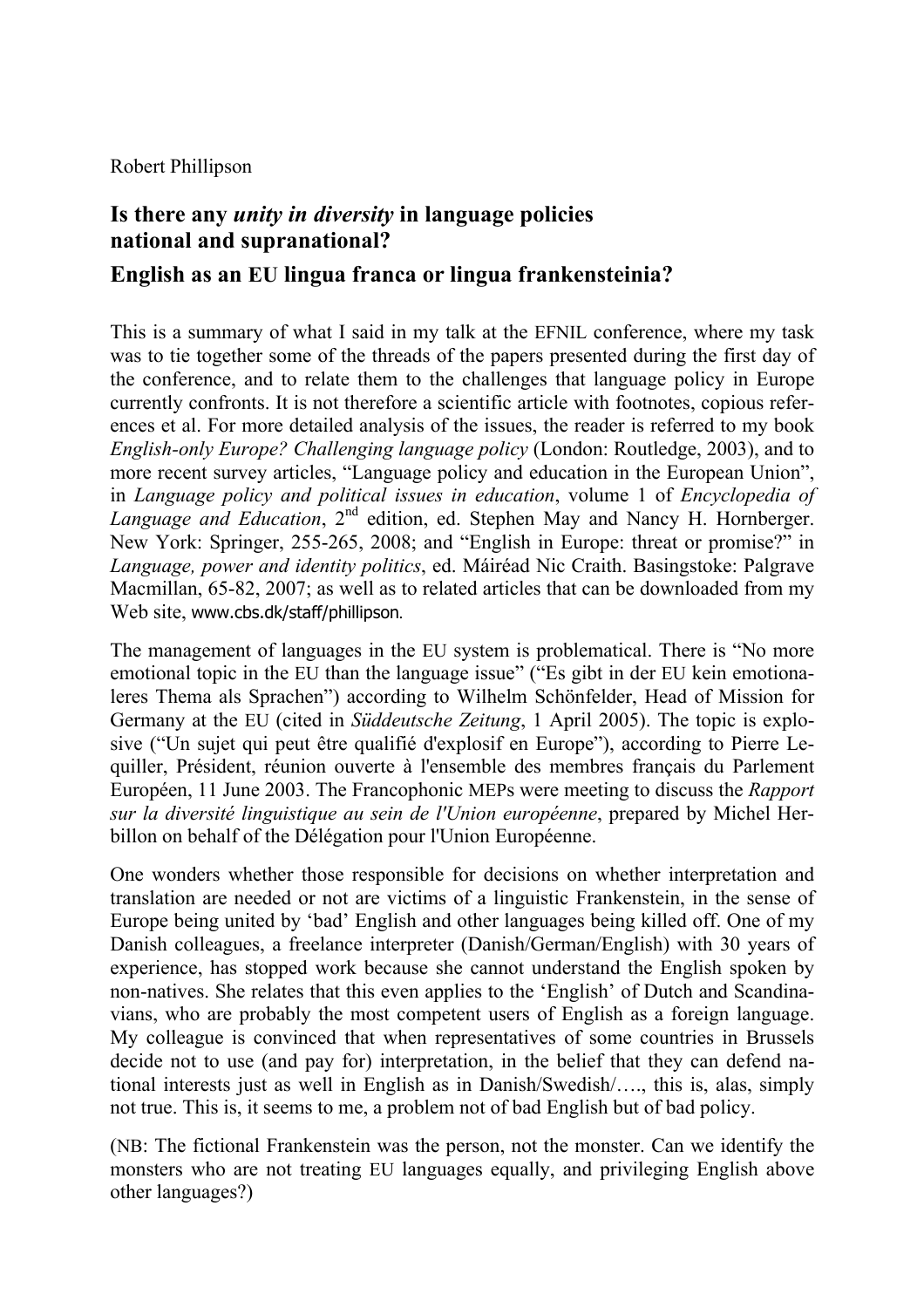When there was a major diplomatic conflict between Finland and Germany in 1999 about the right to use German at informal inter-ministerial meetings during the Finnish presidency, the issue was resolved by brute force, by Germans as users of a 'big' language insisting on German being used. The conflict was not tackled as a matter of principle, of language rights (see *Deutschland: Finnland 6:0 Saksa-Suomi 6-0,* Andreas F. Kelletat, Tampere University 2001). Why are there not more analyses of what language rights there are in the EU system, when even governments are ignorant of them? Why do some of the scholars who express concern about linguistic inequality produce analyses that assume that speakers of 'big' languages should have more rights than speakers of 'small' languages? Why are costs considered more important than equity and efficiency?

One contributory reason is that there are conflicting discourses, with a principle of the rule of law at one end of a continuum, and brute political force at the other. On the one hand, there is the constitutional formulation "The Union shall respect cultural, religious and linguistic diversity", *Artícle 22, The Charter of Fundamental Rights of the European Union.* On other we have the surprisingly frank revelation by a top French civil servant that "in the field of linguistic rights, like in other fields of human rights, there is no right but only … politics", Yves Marek, counsellor to Jacques Toubon, Minister of Culture and Francophonie, and later of Justice, France, 1996 (see Phillipson 2003: 45-47).

There is a need for conceptual clarification in this area. For instance, English is often referred to as a *lingua franca*, as though the language serves all equally well. I would suggest that in whatever specific context we meet the term *lingua franca*, we ask whether it might not be more appropriately labelled as a:

- *lingua economica* (the globalisation imperative);
- *lingua cultura* (the specific values and norms of a society, country, group or class, needing exploration in foreign language teaching);
- *lingua academica* (an instrument for international collaboration in higher education);
- *lingua emotiva* (the pull of Hollywood, the global advertising and PR giants, pop culture);
- *lingua tyrannosaura* (the language that gobbles up others, linguistic cannibalism);
- *lingua bellica* (the language of military conquest).

Lingua franca is a *pernicious* term if the language in question is a first language for some people but for others a foreign language. It is a *misleading* term if the language is supposed to be neutral and disconnected from culture. It is a *false* term for a language that is taught as a subject in general education. There is also an ironical historical continuity in the evolution of a term initially used for the hybrid language of the Crusaders, the Franks (which Arabic speakers understood that all western Europeans were) now being used to refer to English in the crusade of global corporatisation, marketed as freedom, democracy – and no longer for human rights, since these are not compatible with the disastrous attempt to impose democracy by force, whether in Iraq, Afghanistan or elsewhere.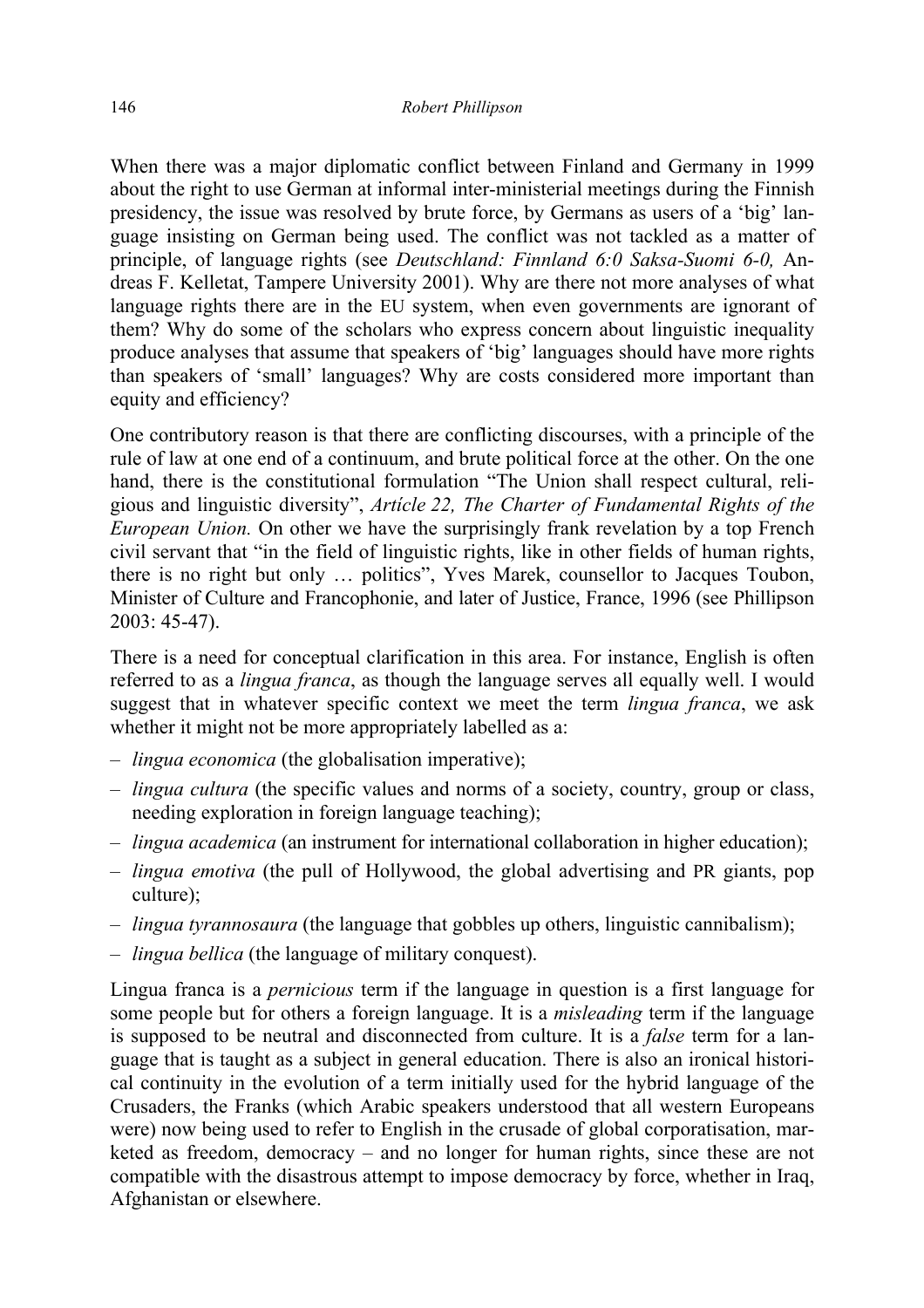We need to find answers to a set of heuristic questions so as to clarify whether English functions as a *lingua franca* (in its positive equitable sense) or a *lingua frankensteinia*  in any given context:

- Is the expansion and/or learning of English additive or subtractive?
- Is linguistic capital dispossession of national languages taking place?
- Is there a strengthening or a weakening of a balanced local language ecology?
- Where are our political and corporate leaders taking us in language policy?
- Is English serving local needs or merely subordinating its users to the American empire project?

These are significant macro-sociolinguistic questions that need empirical investigation. This could be at the level of an enterprise, a university, state administration, or what in Scandinavia is referred to as 'domains'. Thorough analysis would provide a surer foundation for language policy decisions.

Unfortunately in the European context there is a good deal of conceptual confusion simply because basic concepts like *language, dialect*, and *nation* have evolved differently in each country, and therefore mean different things in each language and state. So do terms like *multiculturalism, integration,* and the *rule of law.* Is it conceivable that Eurolaw 'means' the same in 23 languages and 27 states? Anyone concerned with translation is aware of the complexity of language equivalence.

Similarly, discussion of *EU language policy* is often muddled because it is unclear whether people are referring to different institutions, to speech or writing, to a document with or without legal force, to interaction between an EU institution and member states or citizens, etc. The term *working language* is used in several different senses. And when an EFNIL document states: "Linguistic diversity is an essential characteristic of European identity", this is a very bold generalisation to make about the citizens or legal systems of countries that have generally defined themselves monolingually for the past two centuries. Identity at the national level? The personal level? How can linguistic diversity be 'essential' to the average Greek or Swede? The statement happens to have slightly more validity for minority language speakers, immigrant (Kurdish or Algerian) and traditional (Basque or Welsh). But I am afraid I think that the statement is a good example of Euro-woffle, of the sort of platitudes that the Commission produces in large quantities, and that do not become any truer through repetition. EFNIL, as a body concerned with languages, their uses and identities, ought to be able to produce more informed statements.

A further complication in analysing or managing European multilingualism is that there are competing language policy agendas and discourses: this applies to the 27 member states and their languages in use in many EU institutions and in a diversity of language functions. It applies to the 300+ minority languages now identifiable in the continent. And can the mantra of mother tongue plus two apply to Chinese, or to an immigrant mother tongue, or to trading languages that a state might wish to promote?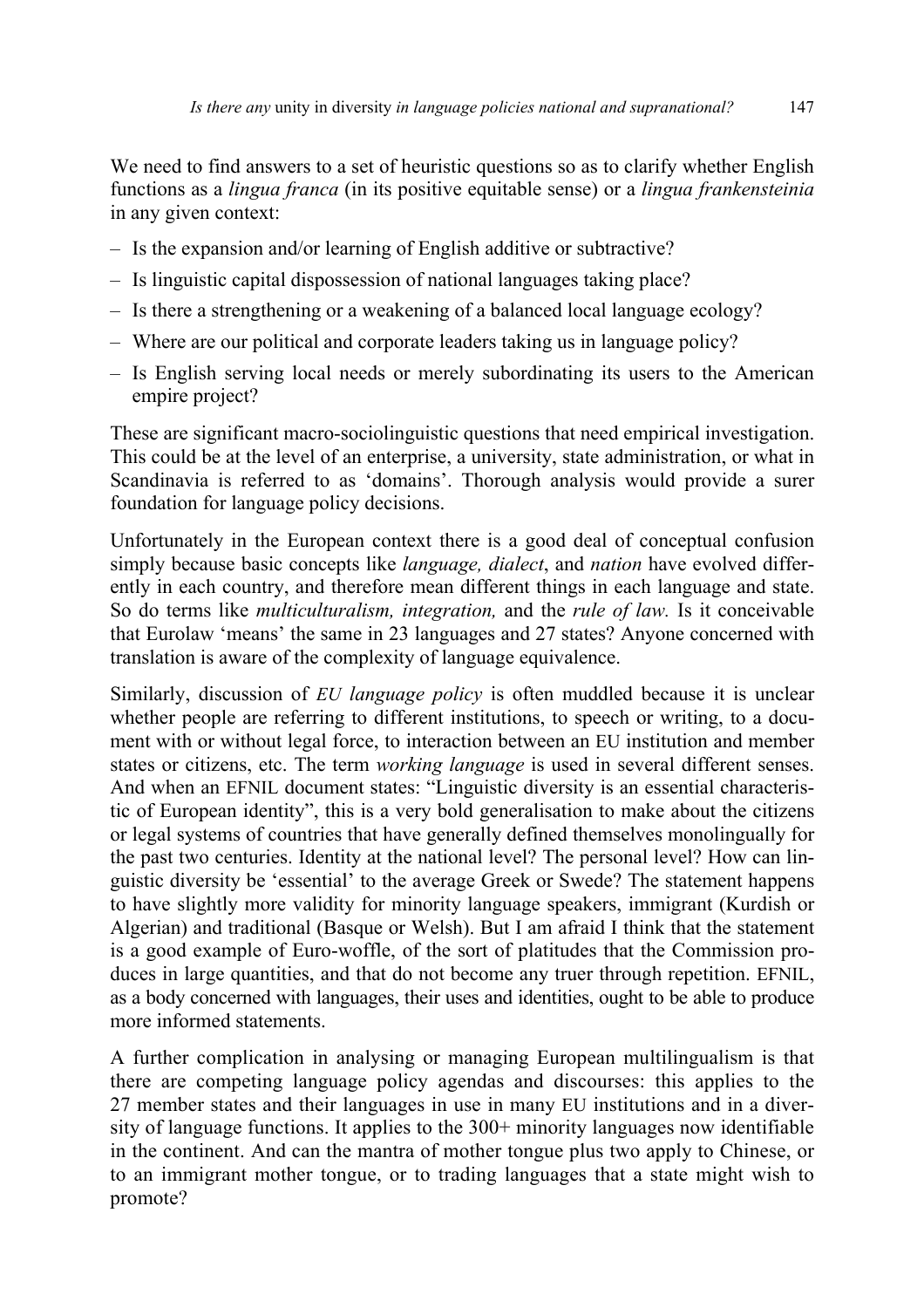In addition to EU language issues and initiatives, it is also important to recall that the Council of Europe conducts a considerable amount of language policy activity of several kinds. It is responsible for the implementation of the Framework Convention on National Minorities, and the European Charter for Regional or Minority Languages. It has a language policy division that organizes national surveys, and has produced a series of pioneer language pedagogy documents such as the Common European Framework of Reference for Languages. Other significant players in this field are NGOs, some of which are given EU funding support, such as the European Bureau for Lesser Used Languages and three key minority language centres in Catalonia, Friesland and Wales, and the Federal Union of European Nationalities (which has a permanent Contact Forum with the European Parliament).

What is perhaps of even greater impact on an evolving language policy scene is the globalisation of commerce, the media, advertising, research, military activities, etc., none of which respects national borders. All such activity strengthens the position and use of English. The 'internationalisation' of higher education and research through the 'Bologna process' favours English, even if the principal driving force behind this monolingual thrust is the Commission, which is supposed to strengthen multilingualism, rather than universities. If 'internationalisation' means 'English-medium higher education', at least at the MA level and above, is this compatible with 'respecting linguistic diversity' (see my article "English, a cuckoo in the European higher education nest of languages?", in: *European Journal of English Studies*, 10/1, 2006: 13-32).

Many governments promote a national language internationally but are generally powerless vis-a-vis US-UK linguistic imperialism – dominance in many domains, hegemonic practices, native speaker insensitivity, corporate universities, testing businesses, journal 'peer' reviewing' etc. etc. English learning is very big business for the UK, as a glance at the *British Council Corporate Plan 2006-2008* shows. Higher education is also a British money-spinner, which the 'Blair initiative' to attract more foreign students sought to consolidate, and which Gordon Brown is pursuing aggressively in China and India.

There is a great deal of fluidity in language policy in Europe: there are unresolved tensions between linguistic nationalism (monolingualism), EU institutional multilingualism, and English becoming dominant in the EU. There is increasing grassroots and elite bi- and multilingualism, except in England and among the older generation in demographically large EU countries. There is a largely uncritical adoption of englishisation, English as the *lingua economica/Americana*. There is a rhetoric of language rights, some national and supranational implementation, advocacy of linguistic diversity, but much is left to market forces. States differ constitutionally (unitary, federal), in their cultures and educational philosophy (Bildung, skills, …) and in the extent to which they support minority languages.

Unfortunately there are many *obstacles to supranational, Europe-wide language policy formation*. They can be enumerated in outline. The length of the list makes it abundantly clear that the tension between English as threat and promise is not straightforward. What is unclear is what the outcomes of present trends will be: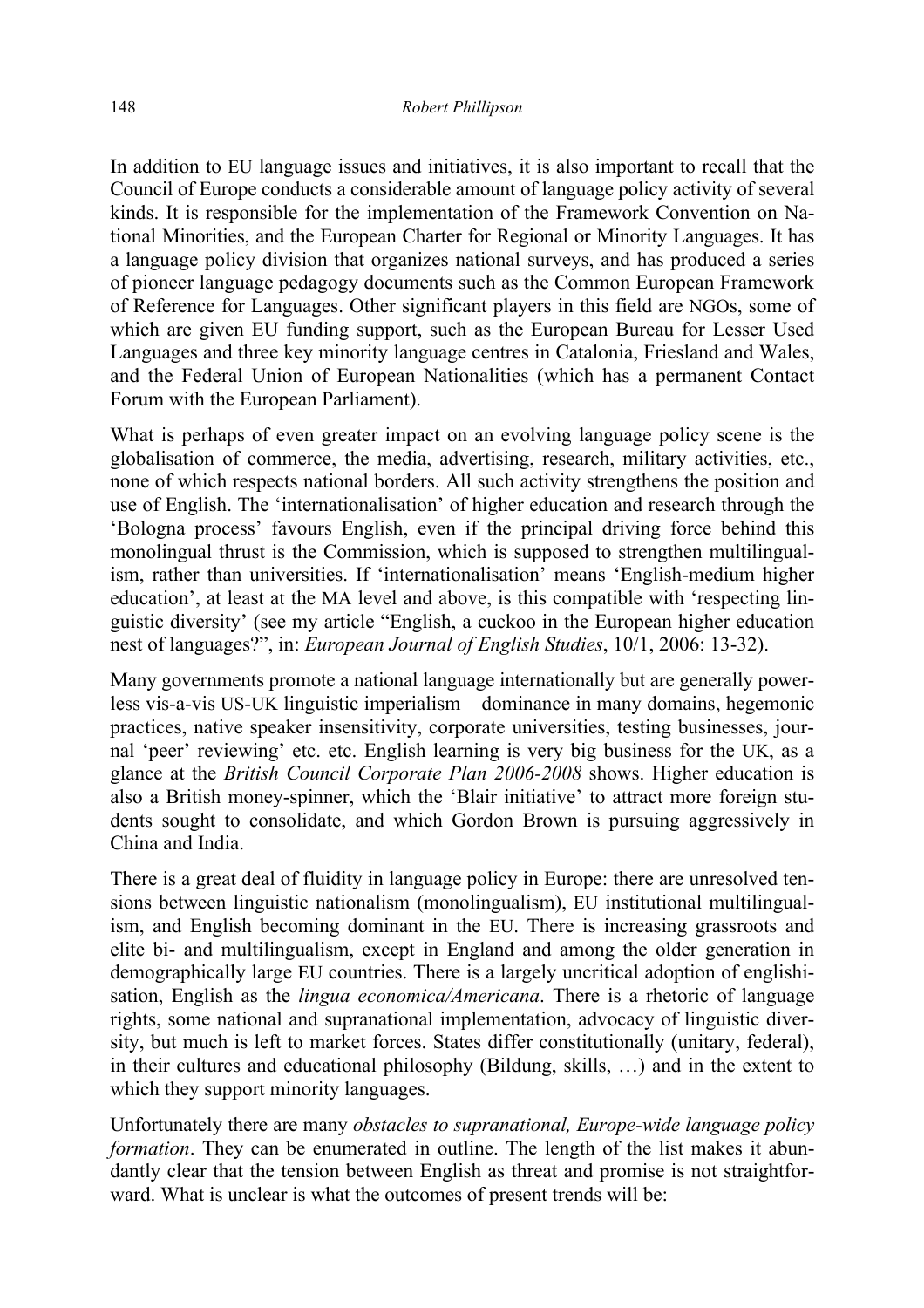- European history has led to different cosmologies in national linguistic cultures, making cross-cultural dialogue treacherous;
- there are collisions of terminology (e.g. *lingua franca*, multilingualism, working language) in discourse (politics, media, business etc.), and in distinct academic disciplines, as well as in different countries;
- overall responsibility for language policy in the EU is fragmented (Council of Ministers, Directorates for Education & Culture, Multilingualism, Translation, …), and is ultimately an inter-governmental responsibility;
- there is a poor infrastructure nationally in Ministries (except in Finland and Catalonia, perhaps in Sweden) and supranationally for addressing language policy issues;
- the research community is small and scattered;
- language policy is politically untouchable at inter-governmental level, and has a low priority, remaining untouched by the Convention on the Future of Europe and in the draft Constitutional Treaty and the Reform Treaty, despite pleas from a number of NGOs from several countries;
- EU institutions are inconsistent in living up to ideals of multilingual equality (website, communications with member states) and in effect practise linguistic apartheid;
- the EU translation and interpretation services are impressive in many respects, but are detached from international research, and subject to an economic rationale, seeing themselves as a service function rather than policy-making (Phillipson 2003: chapter 4);
- the language of EU written texts is increasingly under attack, even if the translation industry and translation technology are of increasing importance;
- the rhetoric of EU multilingualism and linguistic equality is seen as a charade by many;
- linguistic human rights are a recent development in international law, and do not constrain 'international' languages;
- criteria for guiding equitable supranational language policy are under-explored;
- journalistic coverage of language issues tends to be ill-informed;
- alternatives to market forces (the comparative advantage of English in the European linguistic market) and linguistic nationalism (e.g. Esperanto) are unexplored;

and perhaps of most central interest to EFNIL

– international coordination among national language bodies is in its infancy, and the processes for dialogue between scholars, interest groups, and policy-makers are fragile.

Ultimately language policy is deeply imbued with power politics, linguistic nationalism*,* and economics, which means that the question of how a more enlightened and informed political will can be generated is of central importance.

Related to this is the issue of who is setting the agenda for European integration. Is it the French and Germans who occupy the political high ground, as is generally believed? Geopolitics is in fact rather more complex. "The process of European integra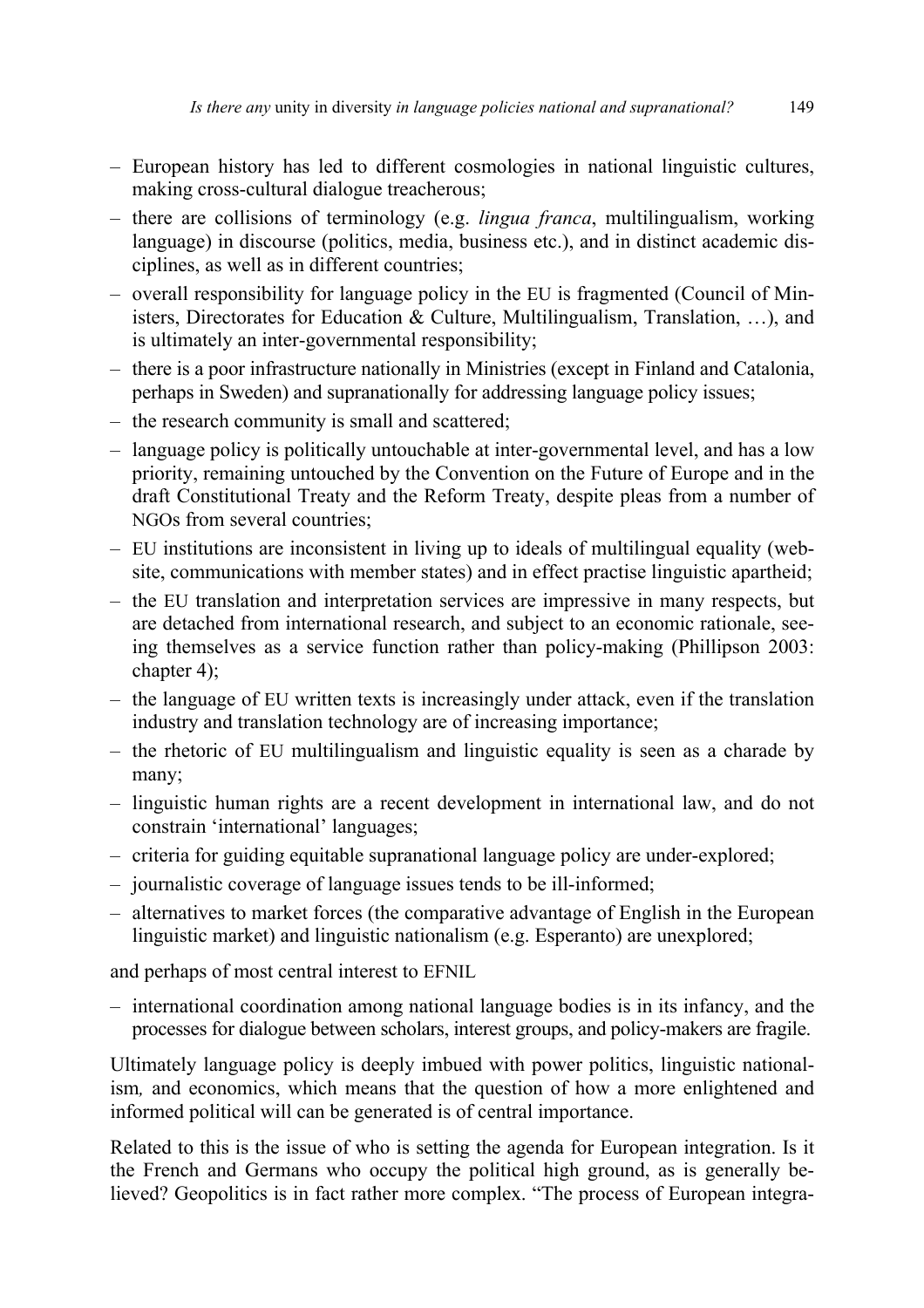tion might never have come about had it not been imposed on Europe by the Americans", according to a top EU insider, a Danish economist who was an adviser to the Danish Prime Minister at the time of Danish accession, Erik Holm, *The European anarchy. Europe's hard road into high politics* (Copenhagen Business School Press 2001). The depth of US involvement with the key architects of what became the EU, especially Jean Monnet, is explored in Pascaline Winand's book, *Eisenhower, Kennedy, and the United States of Europe* (New York: St Martin's Press 1993). This collaboration was largely covert in the early decades (which is what diplomacy and 'being diplomatic' is all about), but now there is an annual EU-US summit. The 2007 meeting endorsed the Transatlantic Economic Integration Plan as well as agreement on the coordination of foreign policy globally. Granted the strength of the US corporate world, and the fact that European joint foreign and security policy is a goal rather than a reality, it is difficult to interpret this transatlantic 'cooperation' as anything other than EU subordination to US global ambitions. Commercially these are agreed on in the European Round Table of Industrialists, the Transatlantic Business Dialogue, the Transatlantic Economic Partnership, etc. One wonders how many European citizens are aware that their leaders have agreed on the creation of a transatlantic common market, and that there is a strong movement towards the United States of Europe, the federalism that Monnet and Churchill envisaged rather than the 'Europe des patries' of de Gaulle?

As an example of the way English has progressively over a thirty-year period taken over the role that French played earlier as the key language of the internal affairs of the Union can be seen in the figures for the language of initial drafting of EU texts. The figures reveal a dramatic decline in the use of German and French, and a progressive and accelerating increase in the use of English as the default in-house language. This clearly strengthens the interests of the English-speaking member states, and of the countries in northern Europe where proficiency in English tends to be high.

|      | French | German | Other | <b>English</b> |
|------|--------|--------|-------|----------------|
| 1970 | 60%    | 40%    | $0\%$ | $0\%$          |
| 1996 | 38%    | $5\%$  | 12%   | 46%            |
| 2004 | 26%    | 3%     | 9%    | 62%            |
| 2006 | 14%    | 3%     | 11%   | 72%            |

It is, however, doubtful whether German or Finnish interests are served optimally when representatives of these countries use English in high-level negotiations. What this development means for French is recognized in the 'Bilan d'activité 06 Francophonie et multilinguisme', the annual report of the *Délégation nationale à la langue française et aux langues de France*: "[…] le français tend à devenir une langue de traduction et non plus de conception". In effect, languages other than English become derivative. Anglocentric ways of thinking become the norm that others must follow, at the expense of alternative cosmologies.

How are such developments being decided and by whom? This is not a straightforward matter. Probably those who work for the interpretation and translation services are deeply disturbed by the way some languages, both the demographically small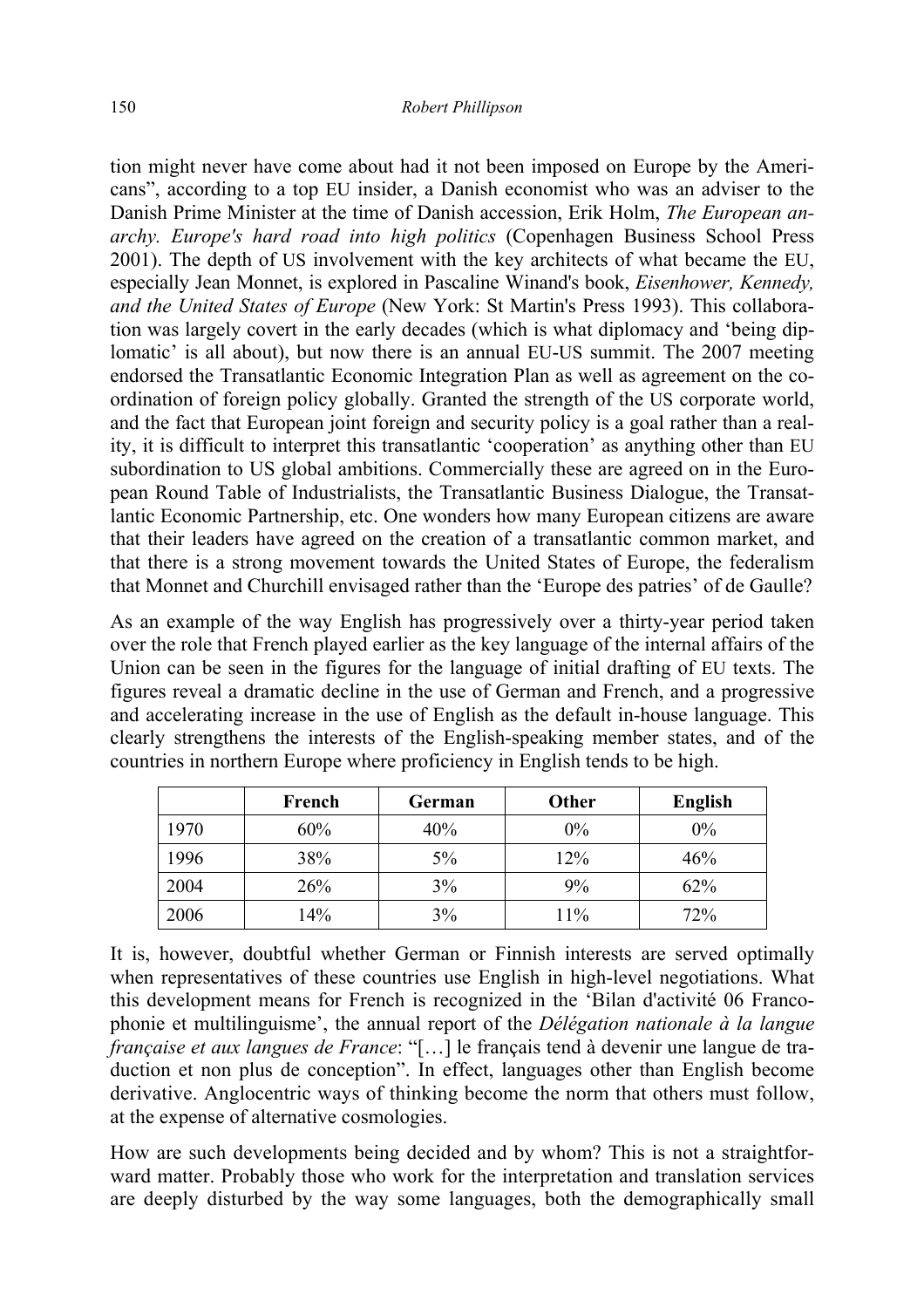'old' EU languages and the languages of new member states are being treated as second-class languages. This does not appear to worry career diplomats assigned to the EU, whose attitudes are doubtless coloured by many subjective factors. Fundamentally there is a gulf between EU bureaucracy and ordinary citizens, a linguistic deficit accompanying a democratic deficit. There is also deep-seated continent-wide ambivalence about the whole EU project, where integration is heading, and whose interests it serves.

The inability of the EU to show leadership in the language policy field can be seen from a number of examples. For instance, a majority in the European Parliament (in plenary session) refused to endorse the principle of states adopting more energetic language policies, despite strong recommendations from the EP's Culture and Education Committee (23.10.2006), which wished to strengthen the 2005 *Framework Strategy for Multilingualism,* and which also endorsed the *Ebner Report* on minority languages. One of the rare occasions when the EU did commission a serious study of some language policy issues was the feasibility study concerning the possible creation of a European Agency for Linguistic Diversity and Language Learning. This had been requested by European Parliament. The task was given to Yellow Window Associates, a consultancy with wide experience of servicing EU institutions. Their mandate excluded attention to the internal workings of EU institutions and migrant languages. Their report, of 18 May 2005, was made available on the DG for Education and Culture's website. The detailed (118 pages) study, on the basis of extensive consultation with a wide range of people concerned with many aspects of language policy, articulates an analysis of needs, conditions, and modalities. The report confirms that a wealth of professional expertise exists that decision-makers ought to draw on. It makes a strong case for either a Linguistic Agency, like other high-prestige EU agencies (dealing with the environment in Copenhagen, and human rights in Vienna), or alternatively a network of Language Diversity Centres to strengthen policy formation and implementation, particularly for regional minority languages. The feasibility study reveals a widespread perception that there is a serious need for policy advice and information for national and EU decision-makers. This was overwhelmingly the case in new member states, whereas the established ones consider such functions 'not useful'. The same pattern holds for research into language policy issues. There was also near unanimity in responses in rejecting English as a sole lingua franca. The study concludes that "A no-action scenario would seriously undermine the credibility of the EU in this field".

The Linguistic Agency proposal was rejected unilaterally and undemocratically by the Commission. What it has done is to decide to support the Network on Promoting Linguistic Diversity within the framework of the programme 'Integrated Lifelong Learning (2007-2013). But funding for 'regional and minority languages' has been significantly reduced, from 1.2 million euros annually to 149,000 euros annually (*Mercator News* 33, September 2007). This represents a massive downgrading of funding for languages. Whatever credibility the EU might have gained by creating a portfolio for multilingualism in its own right from 2007 is being seriously undermined by no-action on an Academy and reduced action on minority languages. Most of Commissioner Leo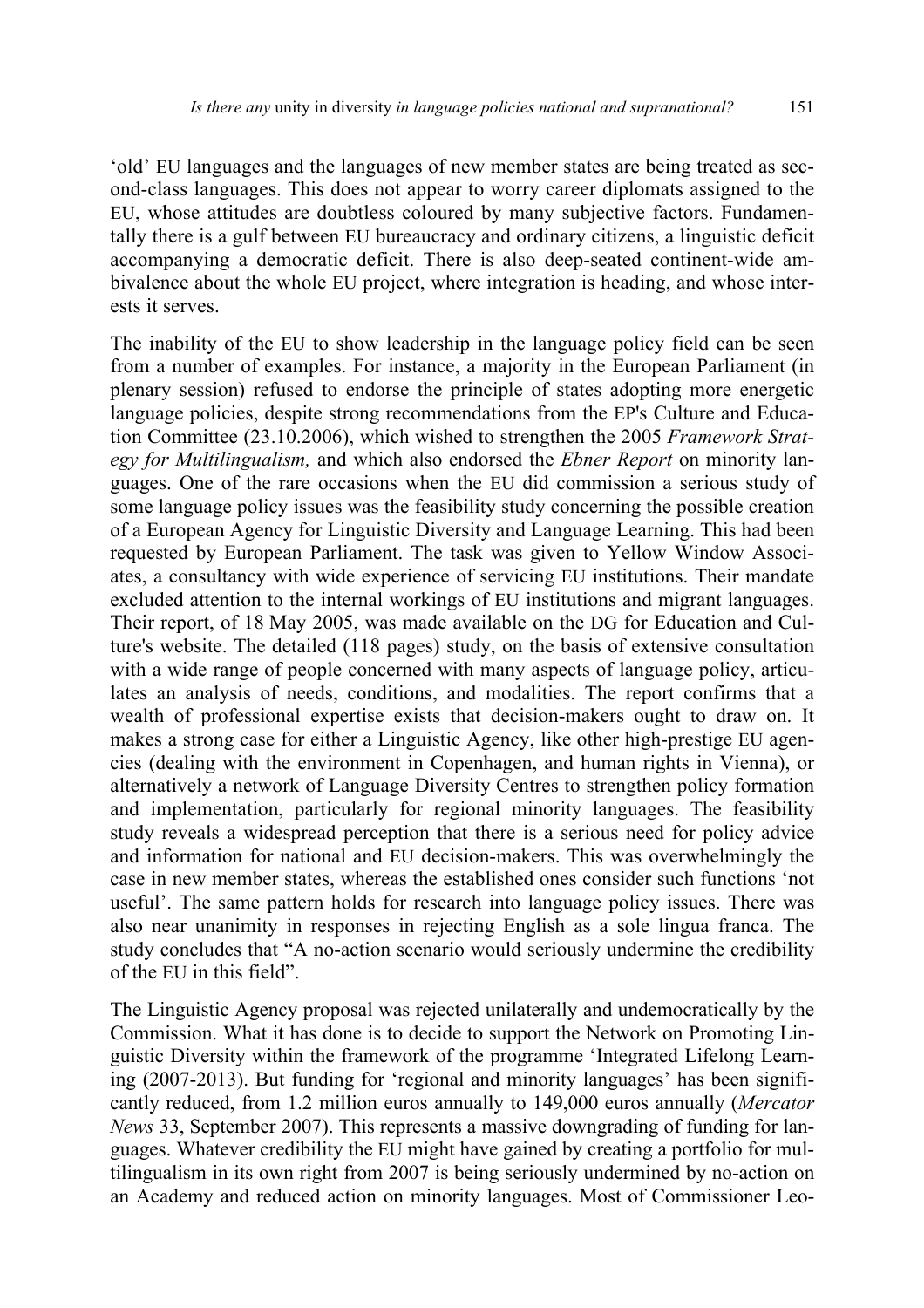nard Orban's speeches consist of platitudinous generalities about support for diversity and language learning, and languages for business, and it is probably in the nature of his role that they have to be.

The final report of a High-Level Group on Multilingualism was published on 26 September 2007 (IP/07/1396: http://ec.europa.eu/education/policies/lang/doc/multireport\_en.pdf), analysing many aspects of language policy and making suggestions for activities to strengthen language learning. It was published in 22 languages (all official languages except Irish), reflecting the importance of the project. The Group's many proposals relate to raising awareness and enhancing motivation for language learning; the potential of the media in evoking, enhancing and sustaining motivation for language learning; languages for business; interpretation and translation, new trends and needs; regional or minority languages; and research into multilingualism. The key issue is whether EU or government funds will be forthcoming for implementing such ideas.

The up-beat nature of these ideas contrasts with many symptoms of crisis in language policy in Europe, such as foreign languages other than English being learned less, and the way market forces are strengthening English in many fields and in the internal management of multilingualism in EU institutions. There is a conflict between the rhetoric of supporting all languages and the realities of linguistic hierarchies and marginalisation.

The Slovak government has made a plea for more active language policy analysis, based on the conclusions of a conference in Bratislava. Dušan Čaplovič, Deputy Prime Minister of the Slovak Republic, wrote to all Ministers for Foreign Affairs and European Affairs of EU Member and Candidate States, and EU Commissioners, on March 26, 2007. His approach refers to many ongoing EU initiatives, to the Grin report for French educational planners, and reports on the EU system not serving speakers of all languages equally well. It explains why the Višegrad countries (Slovakia, Hungary, Czech Republic, Poland) see the need for inter-governmental, Europe-wide discussion of EU language policy, initially at expert level.

His letter has led to responses from the Ministers of Foreign Affairs (or a deputy, or the Minister for European affairs) of Austria, Czech Republic, Greece, Italy, the Netherlands, Portugal, Spain, and Croatia. He has had no response from 19 countries or from the Commission. Among the issues raised by those endorsing the initiative are matters of equality, which need to be considered along with pragmatism and cost; the principle that language policy is a national responsibility; and a complaint that the Language Competence Indicator is only being developed for the five 'big' languages.

Whether the Slovak initiative will lead anywhere is a question of political will, national and supranational. The Commission is legally charged with a monopoly of policy initiation, in interaction with member states. Thus changes of official/working language policy in the EU system are the result of Member State policies and pressure, of the kind that Ireland and Spain have generated. Decisions on which languages are to be used in interpretation in each part of the EU system are made by COREPER (Heads of mission). Linguistic hierarchy has always been an EU reality. Equality has only applied to all EU languages for certain restricted written or spoken purposes.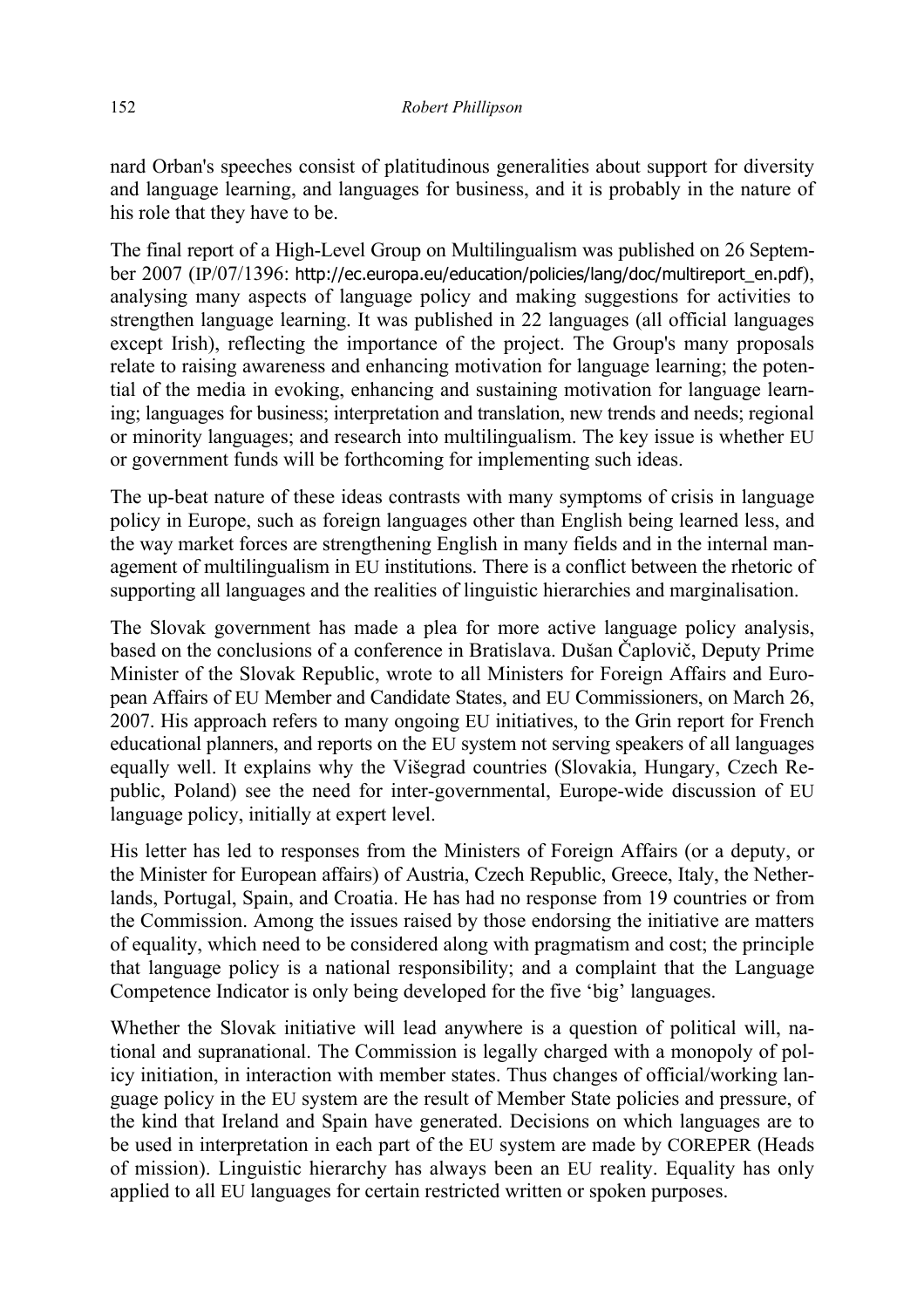Can one then, in conclusion, identify a number of tasks that EFNIL is qualified to undertake?

- Make proposals to the Commission.
- Influence member state governments.
- Put pressure on EU Heads of Mission.
- Clarify which written and spoken language functions are discriminatory.
- Verify if interpretation and translation are being reduced, and if so, why, and what the implications are.
- Insist on equality for all official languages.
- Look for inspiration in the final chapter of *English-only Europe*? *Challenging language policy*, which lists 45 recommendations for action.

As I am hopeful that EFNIL can and will be able to contribute constructively to the elaboration and implementation of policies that serve to maintain the vitality of all the languages of Europe, I feel it is important to point out that some of the documents produced by EFNIL seem to be self-contradictory. I have found statements to the effect that the main objective of EFNIL is "the promotion of multi- and plurilingualism" and at other points "strengthening the position and usability of their own national languages". These are different tasks. Specialists in each of the two areas have different expertise. A rapid scrutiny of the mandates of EFNIL member organizations leads me to identify that the organization draws on many types of expertise, which may be a strength but may also mean that collaboration is bound to be tricky. There seem to be representatives of at least the following types of activity:

- An obligation to promote the welfare of a single national language OR the welfare of all, or of several, of the languages within a state;
- In language planning terms, EITHER corpus planning OR acquisition planning, POS-SIBLY COMBINED WITH status planning, agenda-setting, and technology planning;
- EITHER recording a corpus OR policy-making;
- EITHER a governmental body, and politically accountable OR independent;
- EITHER promoting a language internationally OR with no such responsibility;
- EITHER with close links to EU (eurocrats, translators, EP) OR without;
- EITHER concerned with language pedagogy and learning materials OR not;
- EITHER mono- OR multidisciplinary.

With all this variety represented among the members of EFNIL, getting its act together is a huge challenge, both in terms of taking things forward and unity of purpose. There are impressive EFNIL achievements, but the tasks are gargantuan and messy (like a lot of social science work and policy activism). There is a strong case for much more sharing of information, for the circulation of relevant studies, for analyses to be made and distributed in advance of any annual meeting, a dynamic